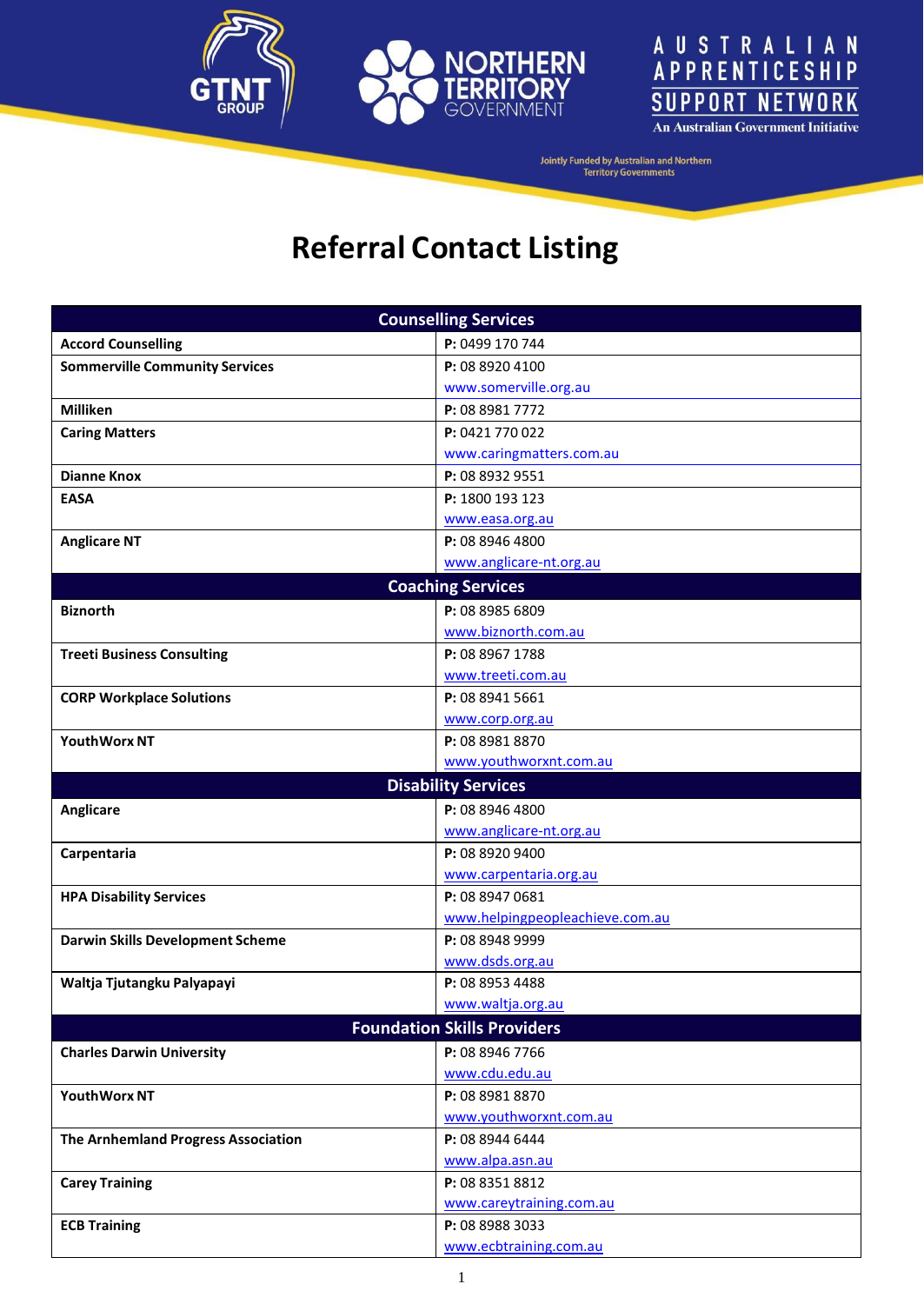





| <b>JobActive Organisations</b>                   |                                            |  |  |  |
|--------------------------------------------------|--------------------------------------------|--|--|--|
| <b>MAX Employment</b>                            | P: 08 8999 0300                            |  |  |  |
|                                                  | www.maxsolutions.com.au                    |  |  |  |
| <b>WISE Employment</b>                           | P: 1800 685 105                            |  |  |  |
|                                                  | wiseemployment.com.au                      |  |  |  |
| The Salvation Army Employment Plus               | P: 08 8997 8100                            |  |  |  |
|                                                  | www.employmentplus.com.au                  |  |  |  |
|                                                  | <b>Group Training Organisations</b>        |  |  |  |
| <b>AFL Sports Ready</b>                          | P: 08 8210 1300                            |  |  |  |
|                                                  | www.aflsportsready.com.au                  |  |  |  |
| <b>Aboriginal Employment Strategy</b>            | P: 08 8911 1542                            |  |  |  |
|                                                  | www.aes.org.au                             |  |  |  |
| <b>Programmed Skilled Workforce Limited</b>      | P: 08 8985 9620                            |  |  |  |
|                                                  | www.programmed.com.au                      |  |  |  |
| <b>GTNT Group</b>                                | P: 08 8980 0600                            |  |  |  |
|                                                  | www.gtntgroup.com.au                       |  |  |  |
| <b>Electro Group</b>                             | P: 1300 837 513                            |  |  |  |
|                                                  | www.egt.com.au                             |  |  |  |
| <b>Housing Industry Association</b>              | P: 08 8995 6300                            |  |  |  |
|                                                  | www.hia.com.au                             |  |  |  |
| <b>Maxima Group</b>                              | P: 1300 669 859                            |  |  |  |
|                                                  | www.maxima.com.au                          |  |  |  |
| <b>MRAEL Group</b>                               | P: 1300 467 235                            |  |  |  |
|                                                  | www.mrael.com.au                           |  |  |  |
| <b>Myriad Group Training Company</b>             | P: 08 8941 5959                            |  |  |  |
|                                                  | www.mgt.org.au                             |  |  |  |
| Tiwi Islands Training and Employment Board       | P: 08 8941 5988                            |  |  |  |
|                                                  | www.titeb.com.au                           |  |  |  |
| <b>Trainee and Apprentice Placement Services</b> | P: 08 8433 1200                            |  |  |  |
|                                                  | www.tapssa.com.au                          |  |  |  |
|                                                  | <b>Industry Skills Advisory Council NT</b> |  |  |  |
|                                                  |                                            |  |  |  |
| <b>Fishing &amp; Aquaculture</b>                 |                                            |  |  |  |
|                                                  | Suite 201                                  |  |  |  |
| <b>Defence Support Industries</b>                | Level 2, The Avenue                        |  |  |  |
|                                                  |                                            |  |  |  |
| Defence Industries Maritime Maintenance          | 12 Salonika Streer                         |  |  |  |
|                                                  | Parap NT 0820                              |  |  |  |
| <b>Aged Care</b>                                 | P: 08 7913 7500                            |  |  |  |
|                                                  | www.isacnt.org.au                          |  |  |  |
|                                                  |                                            |  |  |  |
| <b>Renewable Energy</b>                          |                                            |  |  |  |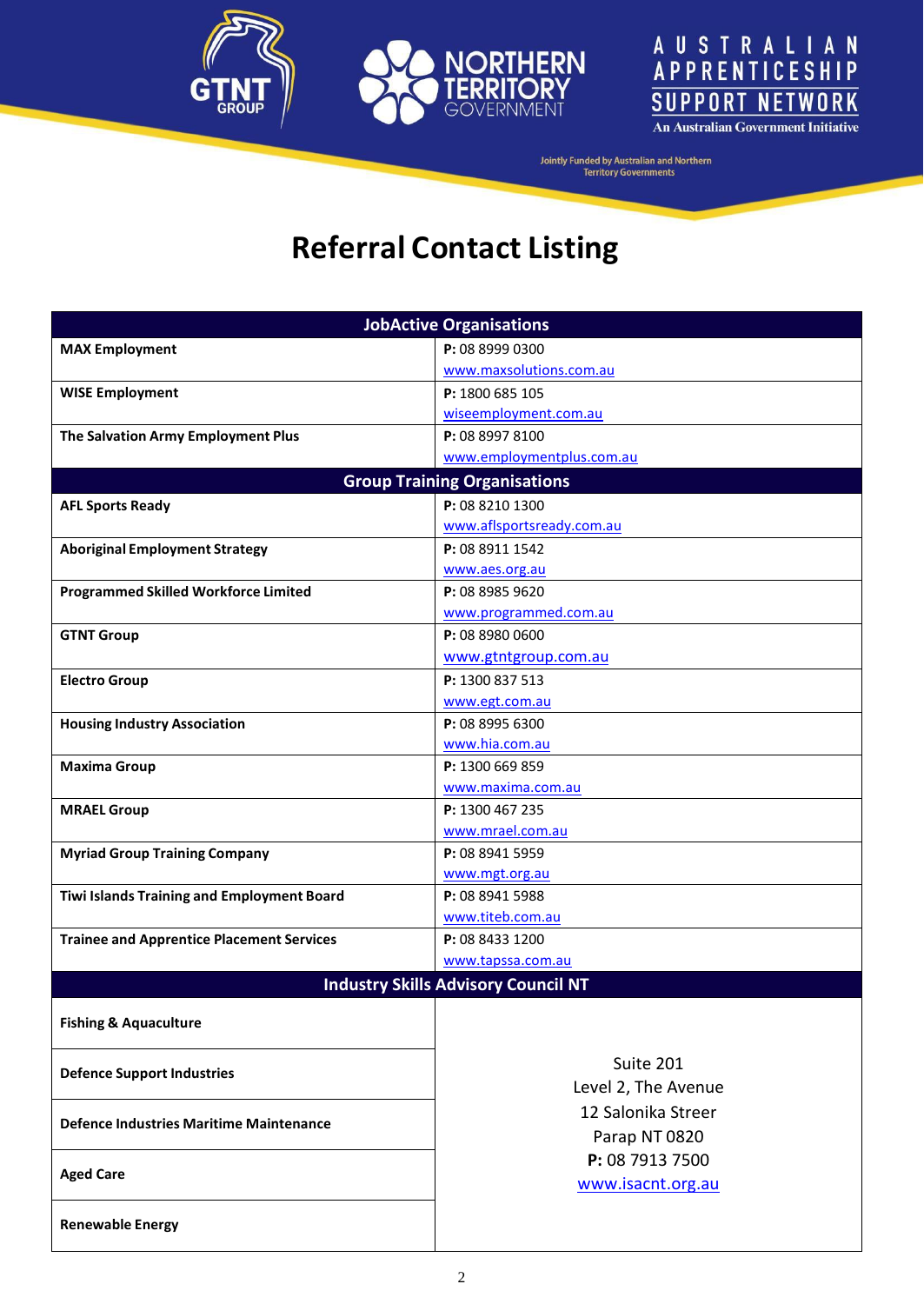





|                                    | <b>Northern Territory Recruitment Agencies</b> |                                                                         |
|------------------------------------|------------------------------------------------|-------------------------------------------------------------------------|
| <b>ADECCO</b>                      | P: 08 8944 1500                                | Administration, labour,                                                 |
|                                    | www.adecco.com.au                              | warehousing, trades                                                     |
| All Aspects Recruitment and HR     | P: 08 8981 7431                                | Permanent recruitment, contract                                         |
| <b>Services</b>                    | www.aarecruit.com.au                           | and temporary roles, recruitment                                        |
|                                    |                                                | solutions                                                               |
| <b>ApplyDirect</b>                 | P: 1300 554 842                                |                                                                         |
|                                    | www.applydirect.com.au                         |                                                                         |
| <b>AWX</b>                         | P: 08 8943 0690                                | Trades, transport, light industrial,                                    |
|                                    | www.awx.com.au                                 | government, corporate and                                               |
|                                    |                                                | executive                                                               |
| <b>Celotti Workforce</b>           | P: 1300 235 688                                | Construction, engineering,                                              |
|                                    | www.celotti.com.au                             | power, water, transport, mining,                                        |
|                                    |                                                | oil and gas, trades, industrial,                                        |
|                                    |                                                | technical, professional, projects,<br>labour-hire, marine and offshore, |
|                                    |                                                | remote, Indigenous programs                                             |
| <b>Centre Labour Force</b>         | P: 1300 235 688                                | Labour hire recruitment                                                 |
|                                    | www.celotti.com.au                             |                                                                         |
| <b>Corestaff</b>                   | P: 08 8942 6666                                | Labour hire, contract and                                               |
|                                    | www.corestaff.com.au                           | permanent recruitment - mining,                                         |
|                                    |                                                | construction, offshore                                                  |
| <b>Drake</b>                       | P: 08 8924 3333                                | Accounts, administration,                                               |
|                                    | www.drakeintl.com.au                           | executive, labour, hospitality,                                         |
|                                    |                                                | industrial, mining, nursing                                             |
| <b>Frontline Recruitment Group</b> | P: 07 4052 7753                                | Recruitment                                                             |
|                                    | www.frontlinerecruitmentgroup.com              |                                                                         |
|                                    |                                                |                                                                         |
| <b>Hays Specialist Recruitment</b> | P: 08 8943 6000<br>www.hays.com.au             | Construction and property,<br>resources and mining, office              |
|                                    |                                                | support, accountancy, finance                                           |
| <b>HCA - Healthcare Australia</b>  | P: 08 8943 1505                                | Nursing                                                                 |
|                                    | www.healthcareaustralia.com.au                 |                                                                         |
|                                    |                                                |                                                                         |
| Jobwire                            | P: 08 8941 7899                                | Professional, temporary,                                                |
|                                    | www.jobwire.com.au                             | permanent, white and blue collar                                        |
|                                    |                                                | recruitment                                                             |
| <b>Programmed Integrated</b>       | P: 08 8953 7866                                | Administration, IT, mining,                                             |
| <b>Workforce</b>                   | www.programmed.com.au                          | nursing, senior management,                                             |
|                                    |                                                | trades, labour hire                                                     |
| Randstad                           | P: 08 8923 4300                                | Business support, industrial,                                           |
|                                    | www.randstad.com.au                            | education, early childhood                                              |
|                                    |                                                |                                                                         |
| <b>RED Appointments</b>            | P: 08 8947 0443                                | Permanent, temporary and                                                |
|                                    | www.redappointments.com                        | contract recruitment; Trades,                                           |
|                                    |                                                | Labour, administration, technical,<br>professional and executive;       |
|                                    |                                                |                                                                         |